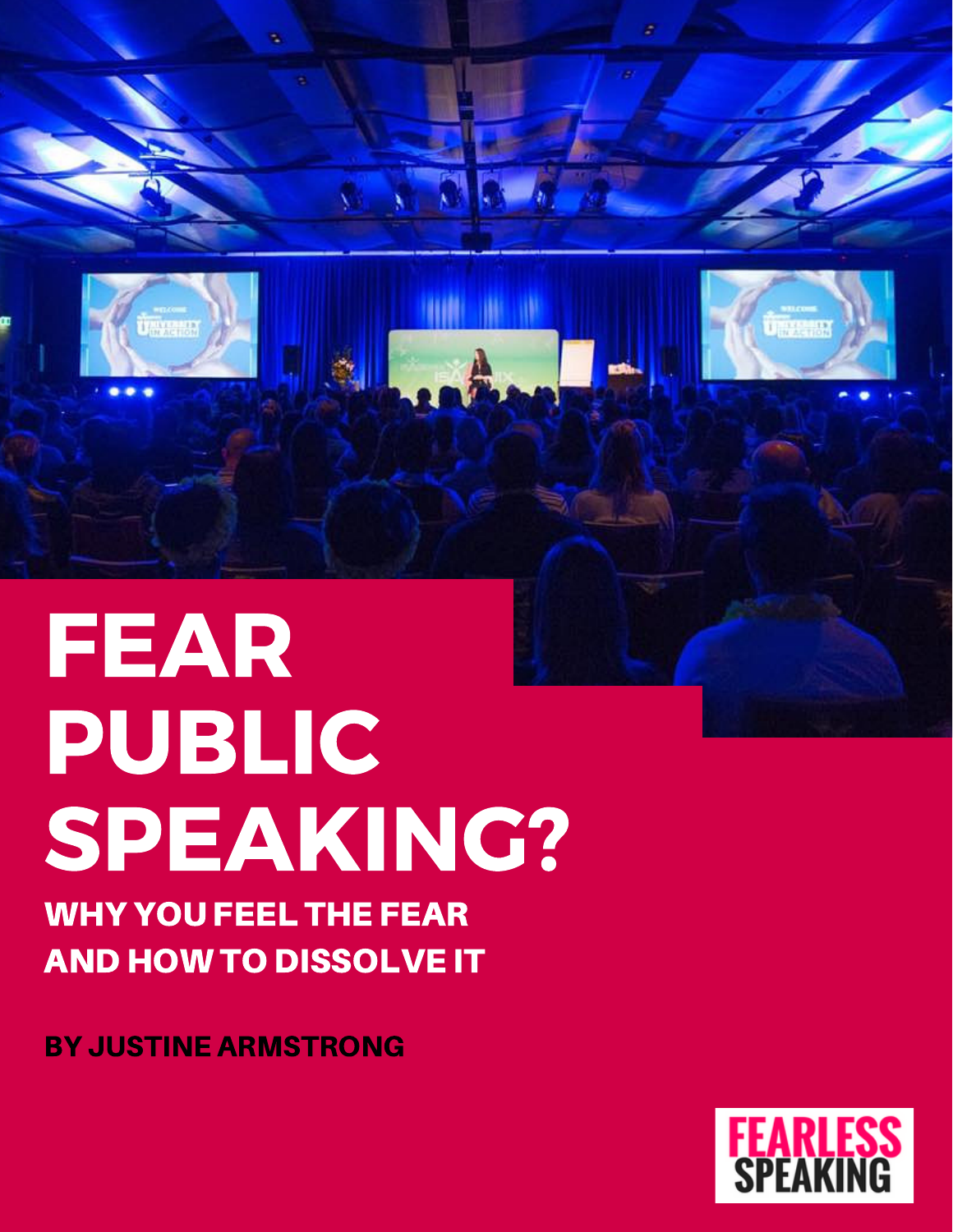

# FEAR PUBLIC SPEAKING? WHY YOU FEEL THE FEAR A N D H O W T O D ISSOLVE IT.

WELCOME

IT'S EASIER THAN YOU THINK!

I'm so glad you have taken a positive step towards creating and delivering confident and captivating presentations, whether they will be in front of 10 people, 100 or more.

It doesn't matter whether you are planning a wedding speech, a department report, a business pitch or a networking presentation, the foundational skills of presenting fearlessly are the same.

I hope you enjoy, use and benefit from this brief guide and wish you all success on your presentations journey.

Justine.

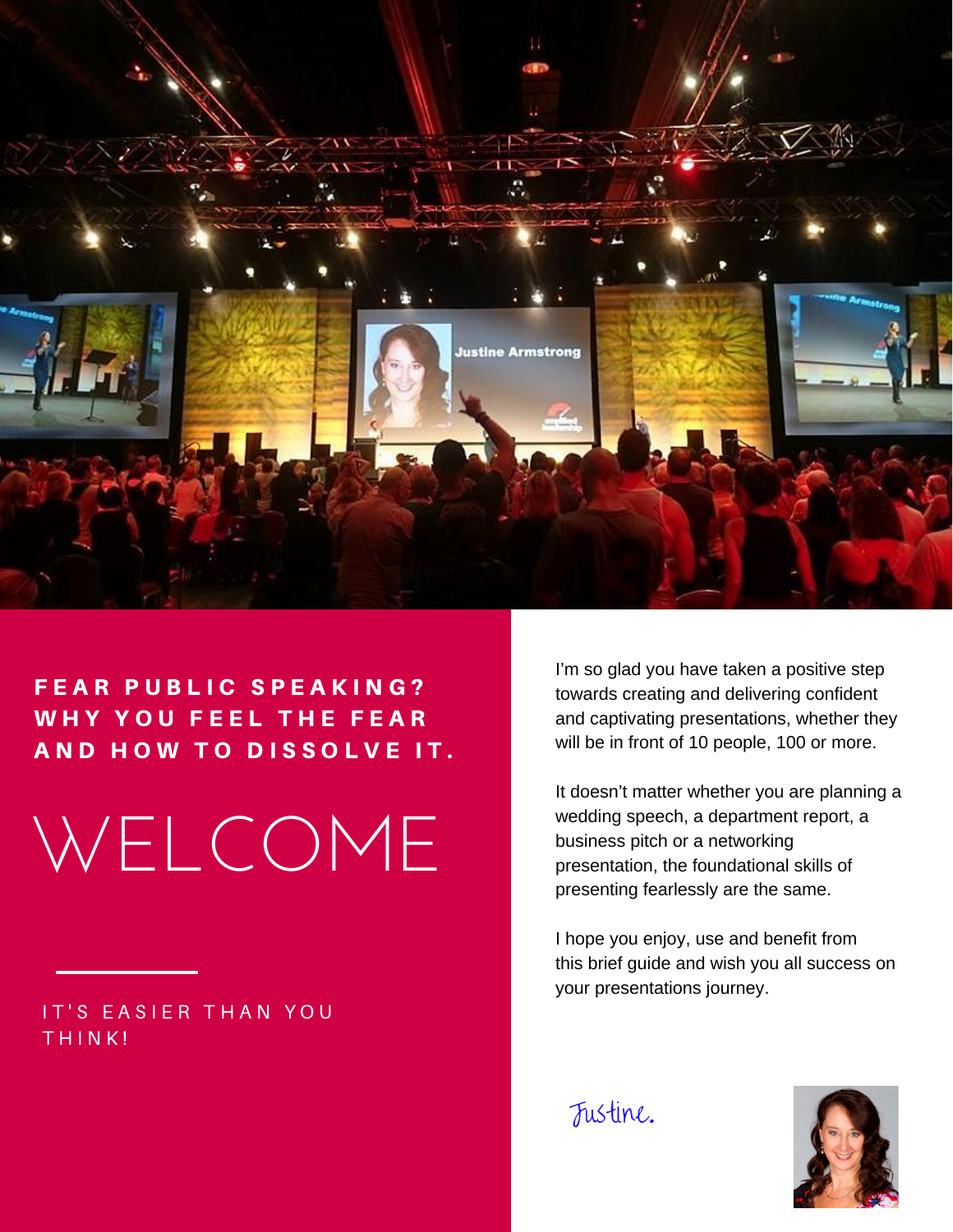# **THE REASONS YOU FEEL THE FEAR**

After working in this area for over 30 years, I believe there are three reasons that people feel fear of public speaking or giving presentations. They are:

- 1. Past experience
- 2. Perfectionism
- 3. Negative mindset

In order to begin to loosen or dissolve this fear, you must understand each of these reasons and how they relate to you.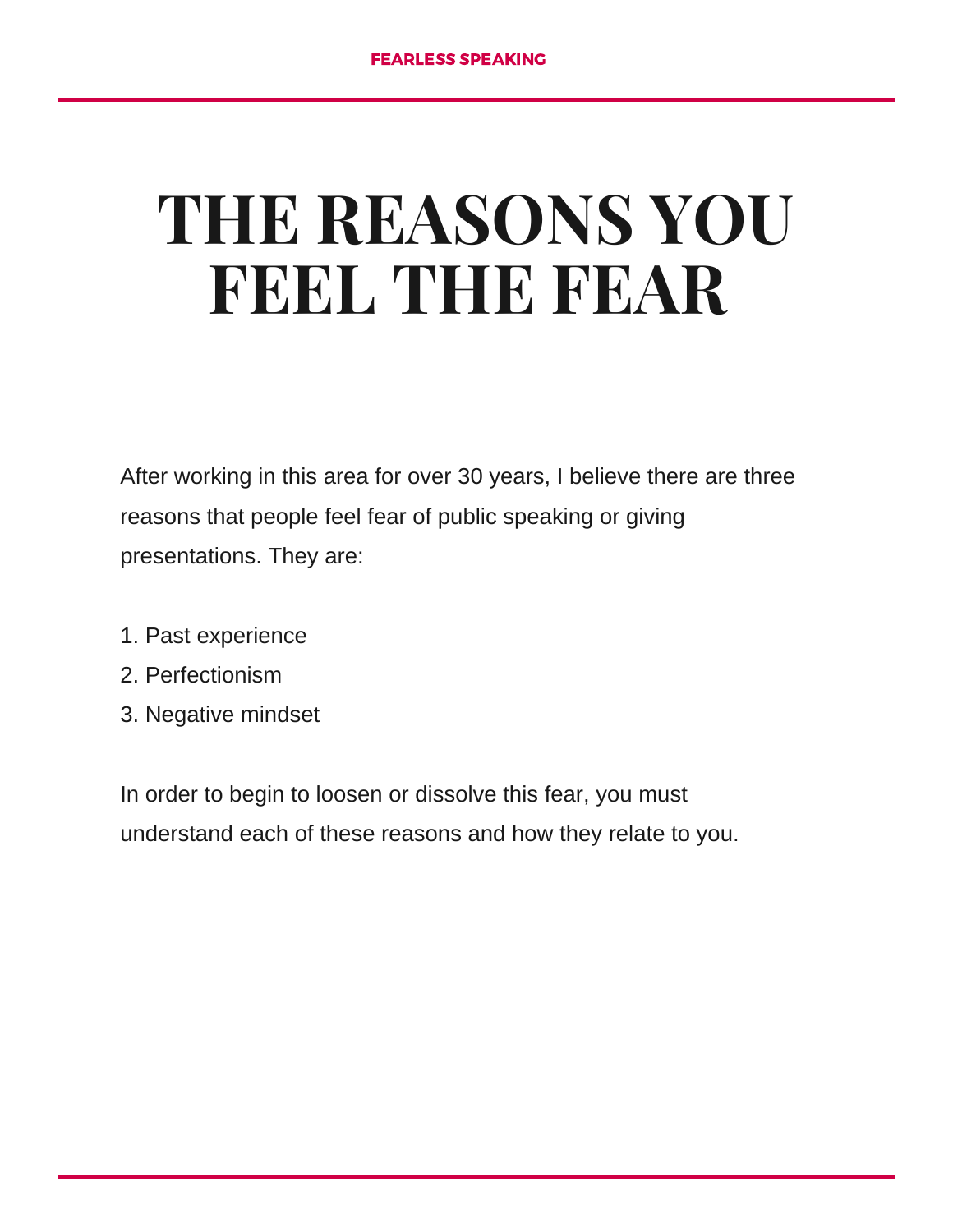#### **Past experience**

Many of my clients (including myself) have had a negative experience in the past, of speaking in front of a group. It may have resulted in a feeling of embarrassment or humiliation. A feeling of 'I'm not good enough' or 'they didn't like me'. It may have resulted in a negative consequence – maybe you didn't get the result you were hoping for – or the job or client or business. It could be something else that was uncomfortable or unpleasant for you at the time. And from that moment, the fear of speaking in front of a group was born.

#### **Perfectionism**

In my experience, many people who fear public speaking are high achievers, people who are great at what they do, usually respected by others, with high standards for themselves. They want to do a good job and certainly don't want to let anyone down. In their minds, if they can't do it brilliantly, or perfectly, or have everyone love them, they think they can't do it at all. And the fear kicks in. Some of this is unconscious, so it feels very natural. It feels like we have no control over it. But we do. There are many ways to loosen the grip of perfectionism, but one tip is: aim to be effective, not perfect!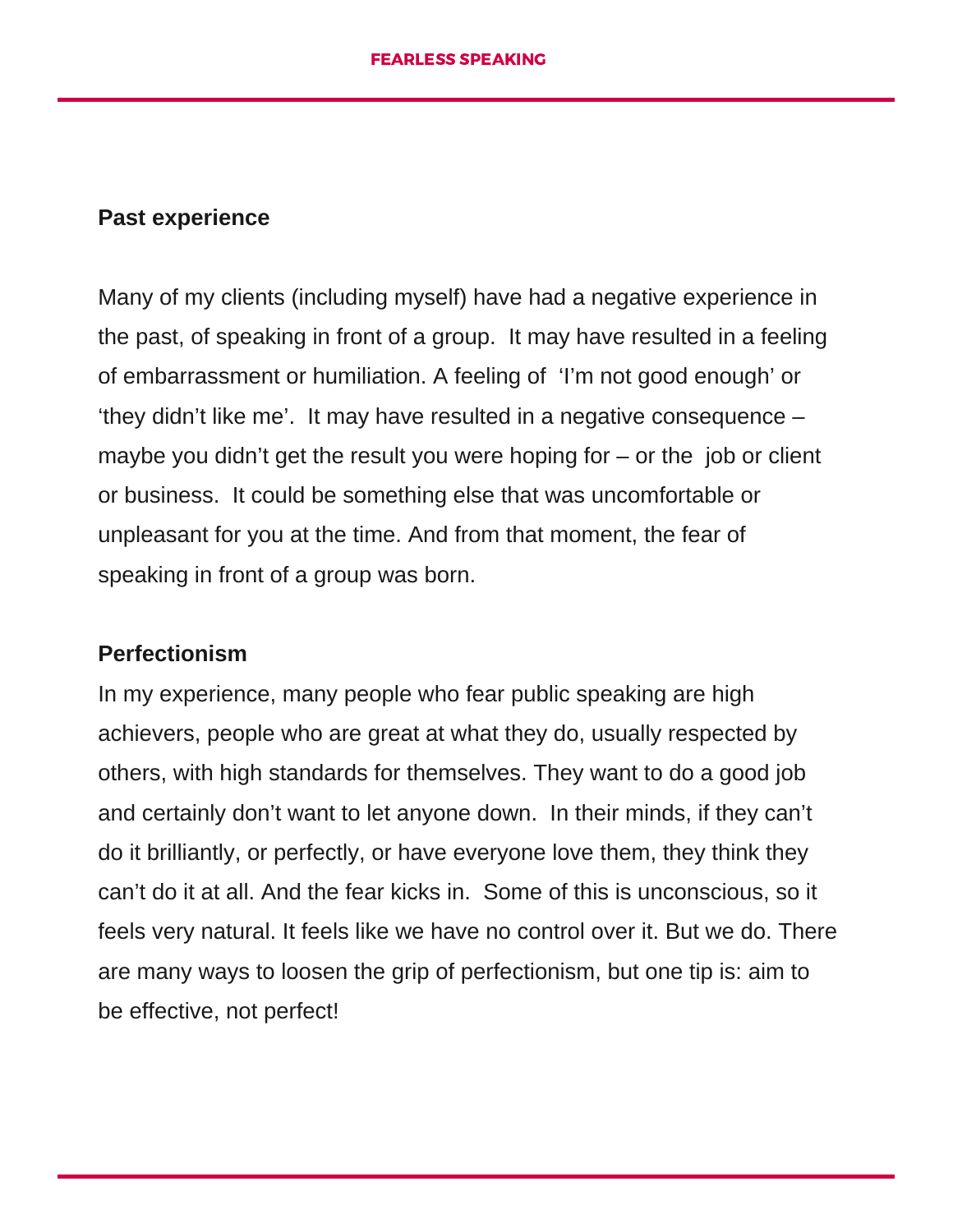### **Negative mindset**

The majority of people who feel nervous or fearful of speaking to a group have a negative mindset around it. What I mean by that is, they tell themselves negative, rather than positive things, for example, 'I'm going to forget what I'm meant to say', 'what if I stuff up? Everyone will think I'm a loser', 'the boss is in the room - If I don't get this right, I might stuff up my promotion chances', 'What if they think I'm boring? I'll never get this new business', 'The last client didn't sign up, so why should this one - I'm hopeless at presenting and I'll never be any good at it'. And on and on and on. The negative thoughts are limitless. Maybe you

are aware of one or more of yours.

## **Which of the three do you relate to?**

Which of these three reasons do you most relate to? Just one of them? A combination? That is a good start. Now you can begin to understand more about fear itself and its specific role for you.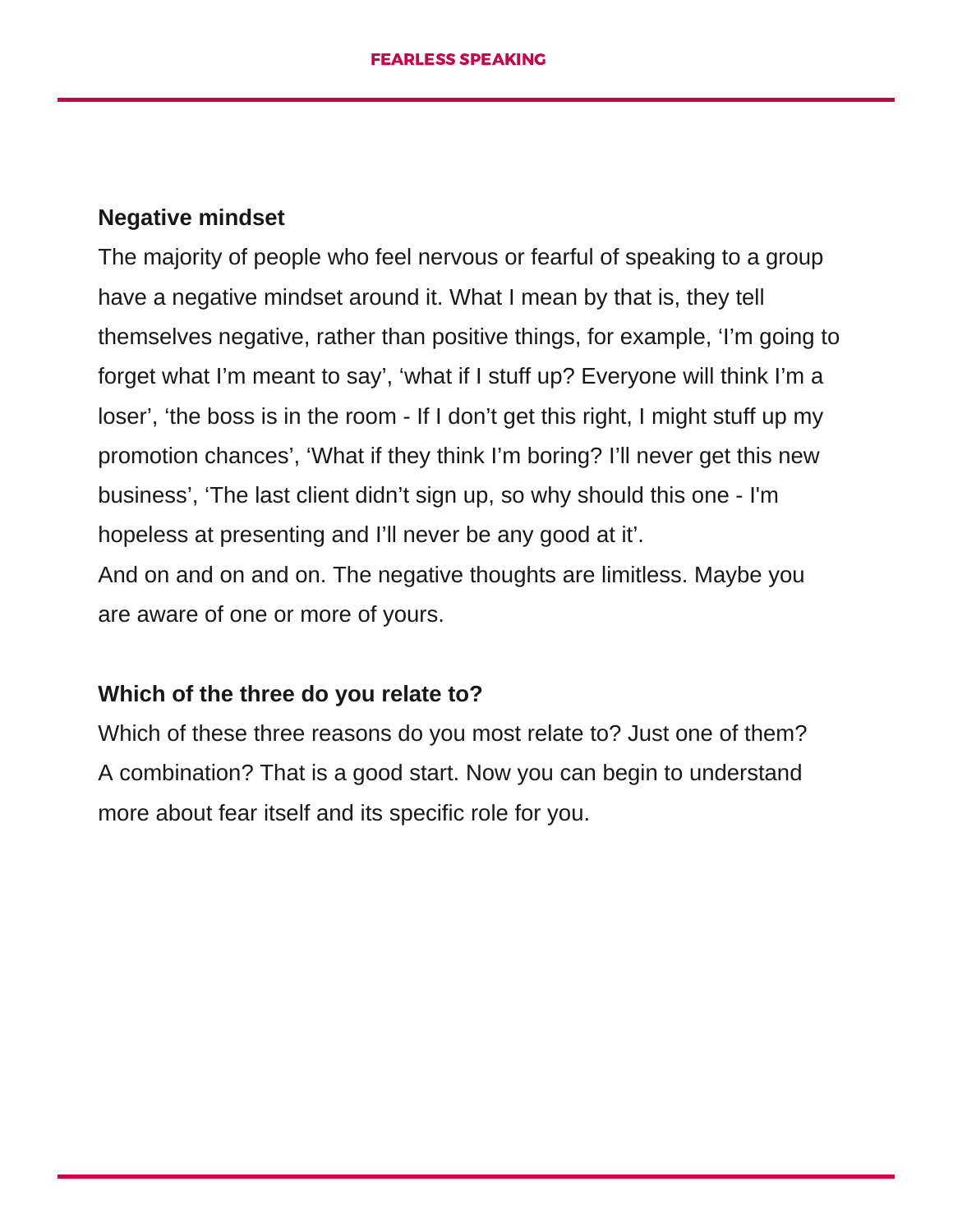# **ABOUT FEAR**

You may be surprised to know that it is NORMAL to fear speaking in front of a group. And in fact over three quarters of the population is just as nervous and fearful as you. You are not alone and there is nothing wrong with you. You just haven't learnt the skills of presenting or public speaking, and you haven't yet learned how to dissolve your fear. And that's all it is – learning a new set of skills.

I'm a psychologist and it took me four years of university study to learn the theory and some very basic skills. Then it took me another few years of learning on the job. Then there were further years of training, where I chose to boost particular skills that I hadn't learned in my degree. Finally there were decades of practice. I'm not saying you need to spend decades on getting over your fear; in fact I teach a process where it can take 90 minutes or less to do so. But I am saying that for everything that you are good at in life, it takes learning a set of skills and practice. Being confident and competent at presenting is no different.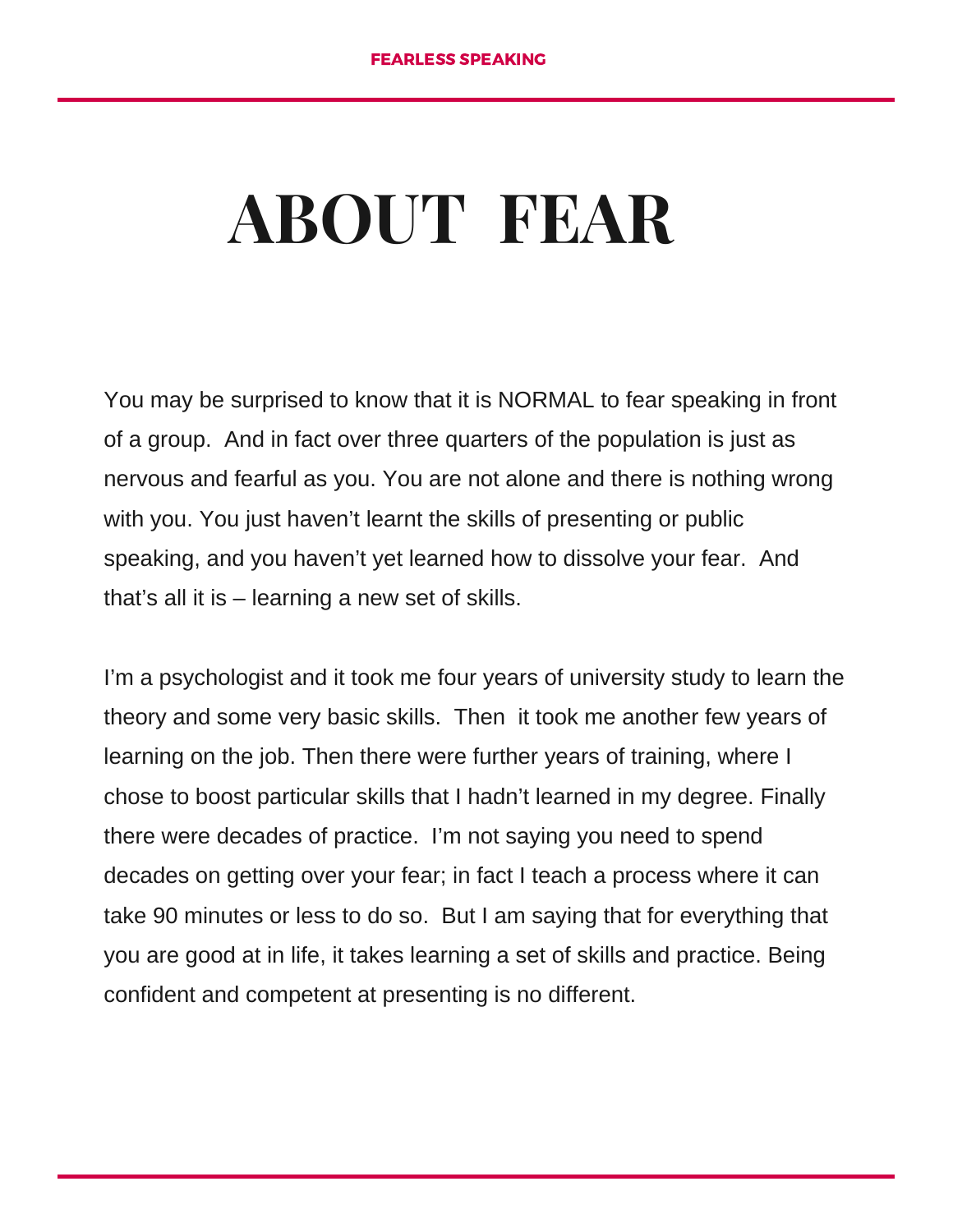# **DISSOLVING FEAR**

I use the term 'Dissolve Fear' rather than conquer fear or remove fear, as I think it's a more accurate way of describing what is actually involved.

Many public speaking experts tell people to 'use' the adrenalin of the fear, or to just feel the fear and do it anyway, but they don't tell them HOW exactly to feel the fear or HOW to do it anyway. And that, in my opinion, is one of the main missing links.

I believe there is a very unique and specific way of working with fear to allow us to enhance our presentations and make them comfortable and even enjoyable.

Firstly, you must understand how your brain works to come up with fear in the first place. This is not just about fight or flight but about YOUR specific response to the thought of speaking to a group. There are very good reasons you feel this fear. What is your fear telling YOU? There is a way to ask yourself questions that help the answers come more easily, but this is a good start.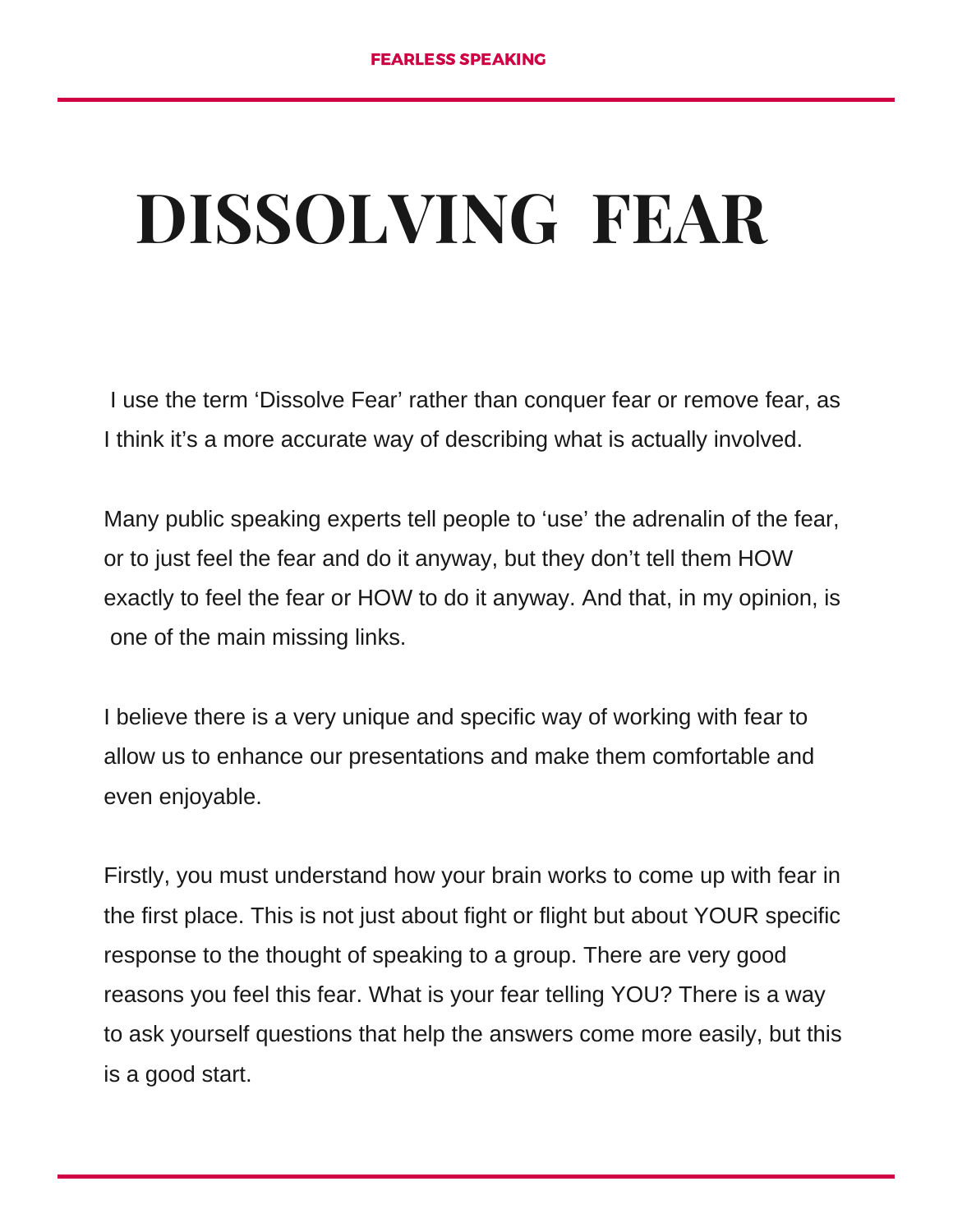You must know what this fear means to you and what its impact is.

You can then learn how to neutralise the sensation of fear in your body – this is so simple – it's just that we never learned how to do this is school or elsewhere. But it is not hard. Once you can do that, your mind becomes calmer and clearer and you can perform better. There are different methods of doing this – body relaxation is one way. Choose what works best for you.

I teach this fear-dissolving process in a 90 minute masterclass and once you know how to do it, it can take you less than 1 minute to dissolve your own fear anytime. Not just in relation to public speaking, but anything at all.

## **WHAT IS ONE THING YOU HAVE READ SO FAR,**

## **THAT IS HELPFUL TO YOU?**

If you have read even just one thing here that has made an impact on you, or stood out for you, that is a good start. I believe in making things simple - one step at a time. I hope this has been a helpful introduction into the reasons you may feel fear of presenting or public speaking and that you now feel positive about the possibility or being able to dissolve it.